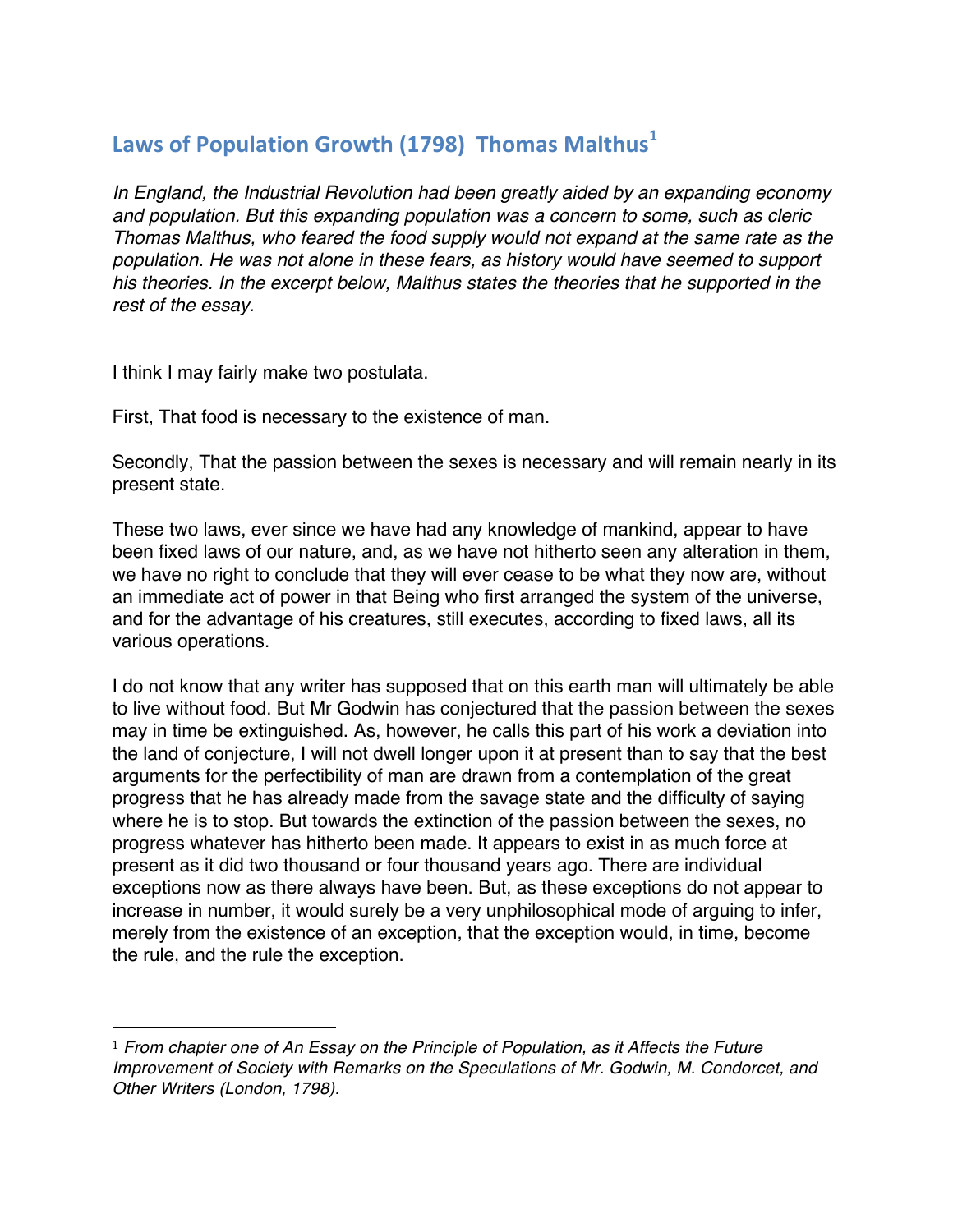Assuming then my postulata as granted, I say, that the power of population is indefinitely greater than the power in the earth to produce subsistence for man.

Population, when unchecked, increases in a geometrical ratio. Subsistence increases only in an arithmetical ratio. A slight acquaintance with numbers will shew the immensity of the first power in comparison of the second.

By that law of our nature which makes food necessary to the life of man, the effects of these two unequal powers must be kept equal.

This implies a strong and constantly operating check on population from the difficulty of subsistence. This difficulty must fall somewhere and must necessarily be severely felt by a large portion of mankind.

Through the animal and vegetable kingdoms, nature has scattered the seeds of life abroad with the most profuse and liberal hand. She has been comparatively sparing in the room and the nourishment necessary to rear them. The germs of existence contained in this spot of earth, with ample food, and ample room to expand in, would fill millions of worlds in the course of a few thousand years. Necessity, that imperious all pervading law of nature, restrains them within the prescribed bounds. The race of plants and the race of animals shrink under this great restrictive law. And the race of man cannot, by any efforts of reason, escape from it. Among plants and animals its effects are waste of seed, sickness, and premature death. Among mankind, misery and vice. The former, misery, is an absolutely necessary consequence of it. Vice is a highly probable consequence, and we therefore see it abundantly prevail, but it ought not, perhaps, to be called an absolutely necessary consequence. The ordeal of virtue is to resist all temptation to evil.

This natural inequality of the two powers of population and of production in the earth, and that great law of our nature which must constantly keep their effects equal, form the great difficulty that to me appears insurmountable in the way to the perfectibility of society. All other arguments are of slight and subordinate consideration in comparison of this. I see no way by which man can escape from the weight of this law which pervades all animated nature. No fancied equality, no agrarian regulations in their utmost extent, could remove the pressure of it even for a single century. And it appears, therefore, to be decisive against the possible existence of a society, all the members of which should live in ease, happiness, and comparative leisure; and feel no anxiety about providing the means of subsistence for themselves and families.

Consequently, if the premises are just, the argument is conclusive against the perfectibility of the mass of mankind.